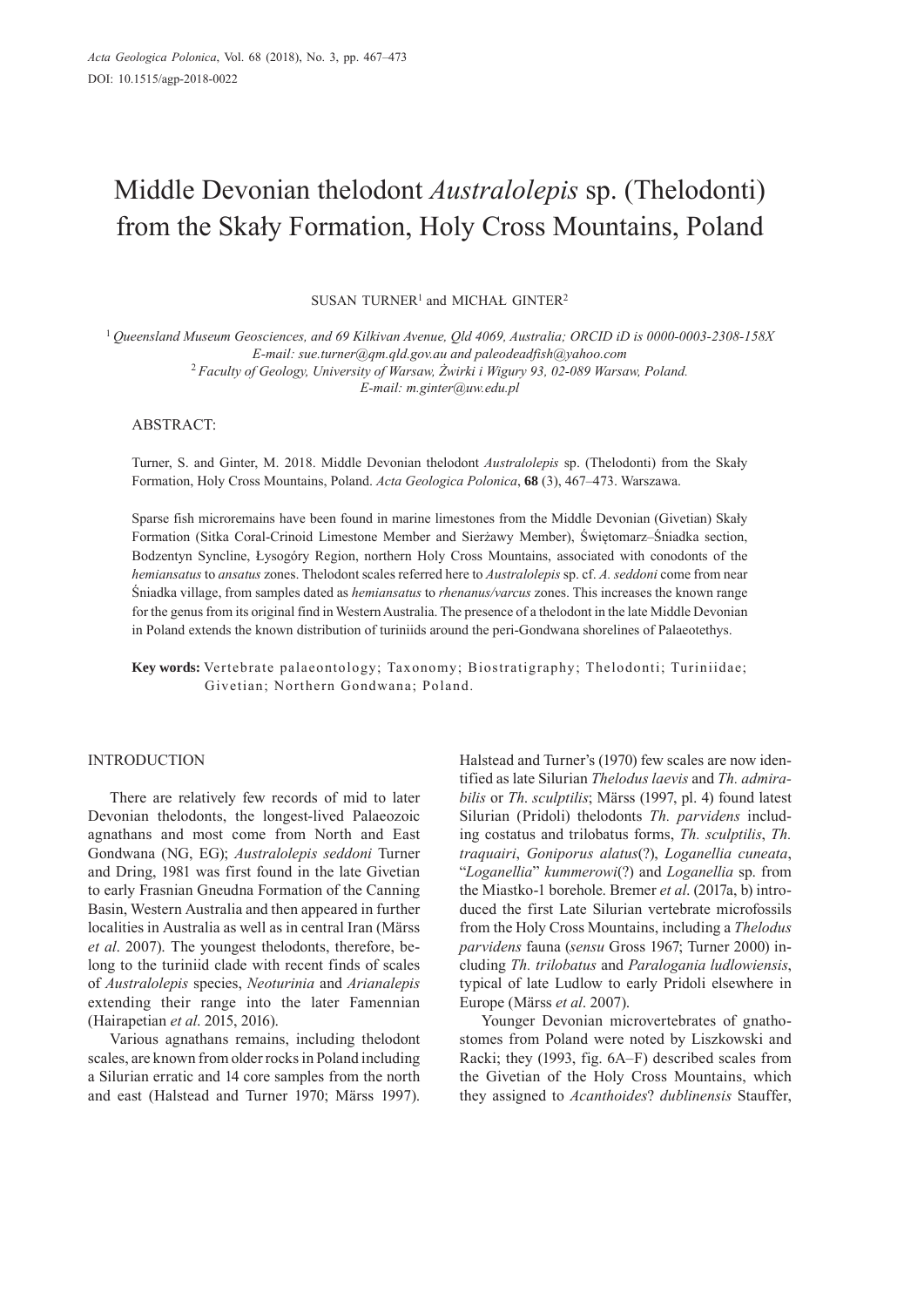1938 and *Cheiracanthoides comptus* Wells, 1944. J. Kłossowski collected Middle Devonian samples from the Świętomarz–Śniadka section, Łysogóry Region, northern Holy Cross Mountains in 1976; he prepared rocks for conodonts, also finding fish remains (Kłossowski 1976, 1985). This material was later given by Professor M. Szulczewski to one of us (Ginter 1994), and examples were later shown to the senior author (ST), who identified the thelodont scales. Woroncowa-Marcinowska (2012) later re-studied this section and found further sparse fish microremains, from which we also identified a thelodont scale.

The aim of this paper is to give the first formal description of the thelodont scales found in these Middle Devonian rocks from Poland.

#### GEOLOGY AND MATERIAL

Six thelodont scales were found in limestones from the Middle Devonian (Upper Givetian) Skały Formation of the Świętomarz–Śniadka section, Bodzentyn Syncline in the Łysogóry Region, northern Holy Cross Mountains (Text-fig. 1), by J. Kłossowski (1976, samples 42/38 and 51/55). The scales come from the Sierżawy Member, most probably from a marine black, thin-bedded micritic limestone. According to Kłossowski (1976), sample 42/38 was collected in the northern part of the section, near Śniadka village, north of the Sitki gorge, and contained conodonts *Icriodus regularicrescens* and *I. obliquimarginatus*, the co-occurrence of which indicates the early Givetian (*hemiansatus*–*rhenanus/varcus* Conodont zones; see, e.g., Bultynck 2003; Liao and Valenzuela-Ríos 2008). However, Woroncowa-Marcinowska (2012), based on her recent re-examination of the section, placed almost all the lower part of the Sierżawy Member, including the dark-coloured limestones, in the *rhenanus/varcus* Zone, so it is reasonable to conclude that sample 42/38 also represents this zone. Sample 51/55 comes from a small section on the northern side of the valley of a western tributary of the Psarka river, between Śniadka II and III. Kłossowski (1976) reported conodonts with rather long ranges from the same section, comprising *Polygnathus linguiformis linguiformis*, *Icriodus*  aff. *obliquimarginatus* and *I. curvatus*. However, as in the former case, the lithology also suggests the *rhenanus/varcus* age.

The work by Kłossowski (1976) is an unpublished M.Sc. thesis and, although it is available in the archives of the Faculty of Geology, University of Warsaw, the locality maps attached to it are missing,



Text-fig. 1. Maps to show localities of finds. A, B – position of the Holy Cross Mts and the Świętomarz–Śniadka section. C – schematic geological map of Świętomarz–Śniadka section; 1 – Wojciechowice Formation, dolostones; 2-4 – Skały Formation: 2 – Sitka Coral-Crinoid Limestone Member; 3-4 – Sierżawy Member: 3 – marly and clayey shales with organodetritic and dark micritic limestone; 4 – clayey and marly shales with *Maenioceras terebratum*, 5 – Świętomarz Formation, shales and sandstones (after Woroncowa-Marcinowska 2012, modified). 42, 51 – numbers of Kłossowski's (1976) outcrops; 4a: number of Woroncowa-Marcinowska's (2012) sample which yielded thelodont scales

so the detailed positions of his collected outcrops (given herein 42 and 51, Text-fig. 1C) are only tentative, based on Kłossowski's descriptions in the text.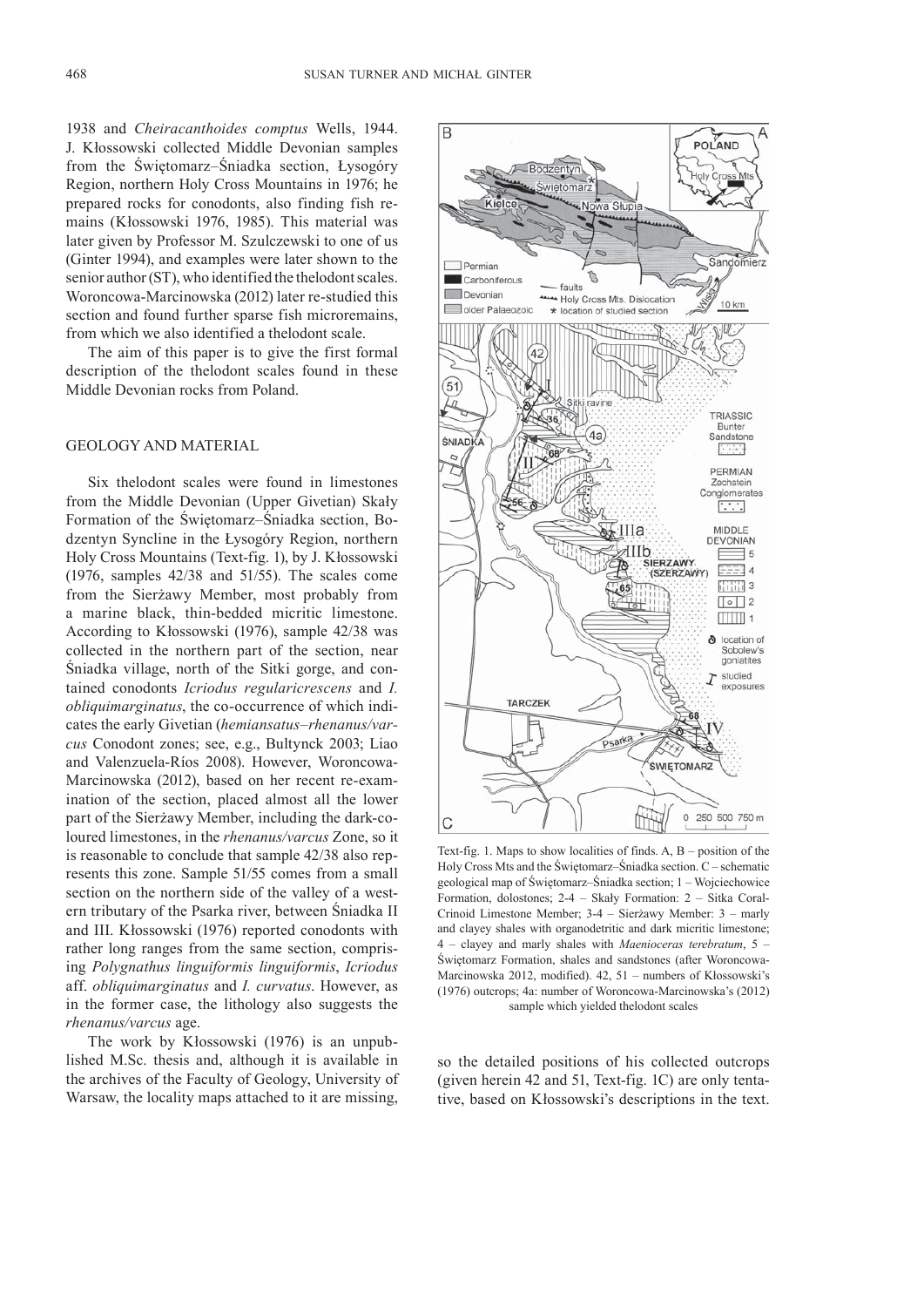

Text-fig. 2. **A**-**E** – *Australolepis* sp. cf. *A. seddoni*, possible trunk scales, Świętomarz village, Bodzentyn Syncline, northern Holy Cross Mountains, Poland, sample 42/38. A – dorsal crown view of MWGUW/Ps/1/245; B – basal view of MWGUW/Ps/1/245; C – dorsal crown view of MWGUW/Ps/1/246; D – basal view of MWGUW/Ps/1/246; E – dorsal crown view of MWGUW/Ps/1/251. **F** – *Australolepis* sp. cf. *A. seddoni*, possible cephalopectoral scale in dorsal crown view from the Świętomarz–Śniadka section, Sitka Coral-Crinoid Limestone Member, Poland (MUZ PIG 1818.II.24, from Woroncowa-Marcinowska, 2012, fig. 8H). Posterior to top

These descriptions do not indicate precisely from which part of an outcrop a particular sample was collected, and so there is a slight possibility that sample 42/38 does not come from the black limestones, but from the underlying grey shales with limestone intercalations. This placement would still date the sample from the same, *rhenanus/varcus* Zone.

Further new evidence of thelodonts was found by Woroncowa-Marcinowska (2012) in the Skały Formation of Świętomarz–Śniadka section. A single scale was reported by her from the Sitka Coral-Crinoid Limestone Member, *hemiansatus* Conodont Zone, cropping out near Śniadka village (Text-fig. 1C, section II, sample 4a). Woroncowa-Marcinowska (2012) gave full details of the stratigraphy and sedimentology of the Skały Formation in that area and, in addition to the thelodont scale, which she did not identify beyond 'fish remains' (her fig. 8H; re-illustrated by us in Text-fig. 2F), she figured several ichthyoliths, which we note here comprise acanthodian scales (figs 8F, I, L–N), a gnathostome spinelet?, teeth? (fig. 8G, J), and an osteichthyan lepidotrichium (fig. 8O). The residue of these Middle Givetian samples also contained semi-spherical problematic forms, sponge spicules, scleroform elements, tentaculite fragments and leiospheres.

### SYSTEMATIC PALAEONTOLOGY

Class Thelodonti Jaekel, 1911 Order Thelodontiformes Kiaer, in Kiaer and Heintz 1932 Family Turiniidae Obruchev, 1964

Genus *Australolepis* Turner and Dring, 1981

TYPE SPECIES: Type and only species *Australolepis seddoni* Turner and Dring, 1981.

*Australolepis* sp. cf. *A. seddoni* Turner and Dring, 1981 (Text-fig. 2)

MATERIAL EXAMINED: Six scales from samples 42/38 and 51/55, Middle Devonian (Upper Givetian: *rhenanus/varcus* Conodont Zone), Skały Formation, Sierżawy Member, Świętomarz–Śniadka section at Śniadka village, Bodzentyn Syncline, Łysogóry Region, Holy Cross Mountains, Poland. The specimens are housed at the Museum of the Faculty of Geology, University of Warsaw, Poland (MWGUW).

ADDITIONAL MATERIAL: One possible head or cephalopectoral scale figured by Woroncowa-Marcinowska (2012, fig. 8H) from sample 4a, Middle Devonian (Upper Givetian: *hemiansatus* Conodont Zones), Skały Formation, Sitka Coral-Crinoid Limestone Member, Świętomarz–Śniadka section, Śniadka village, Bodzentyn Syncline, Łysogóry Region, Holy Cross Mountains, Poland. The specimen is housed at the Geological Museum of the Polish Geological Institute – National Research Institute, Warsaw, Poland (MUZ PIG 1818.II.24).

DESCRIPTION: The six scales from samples 42/38 and 51/55 (Text-fig. 2A–E) each have fragile elongate crowns with raised ridges. There are four to six ridges at the rim and small spines can developed along the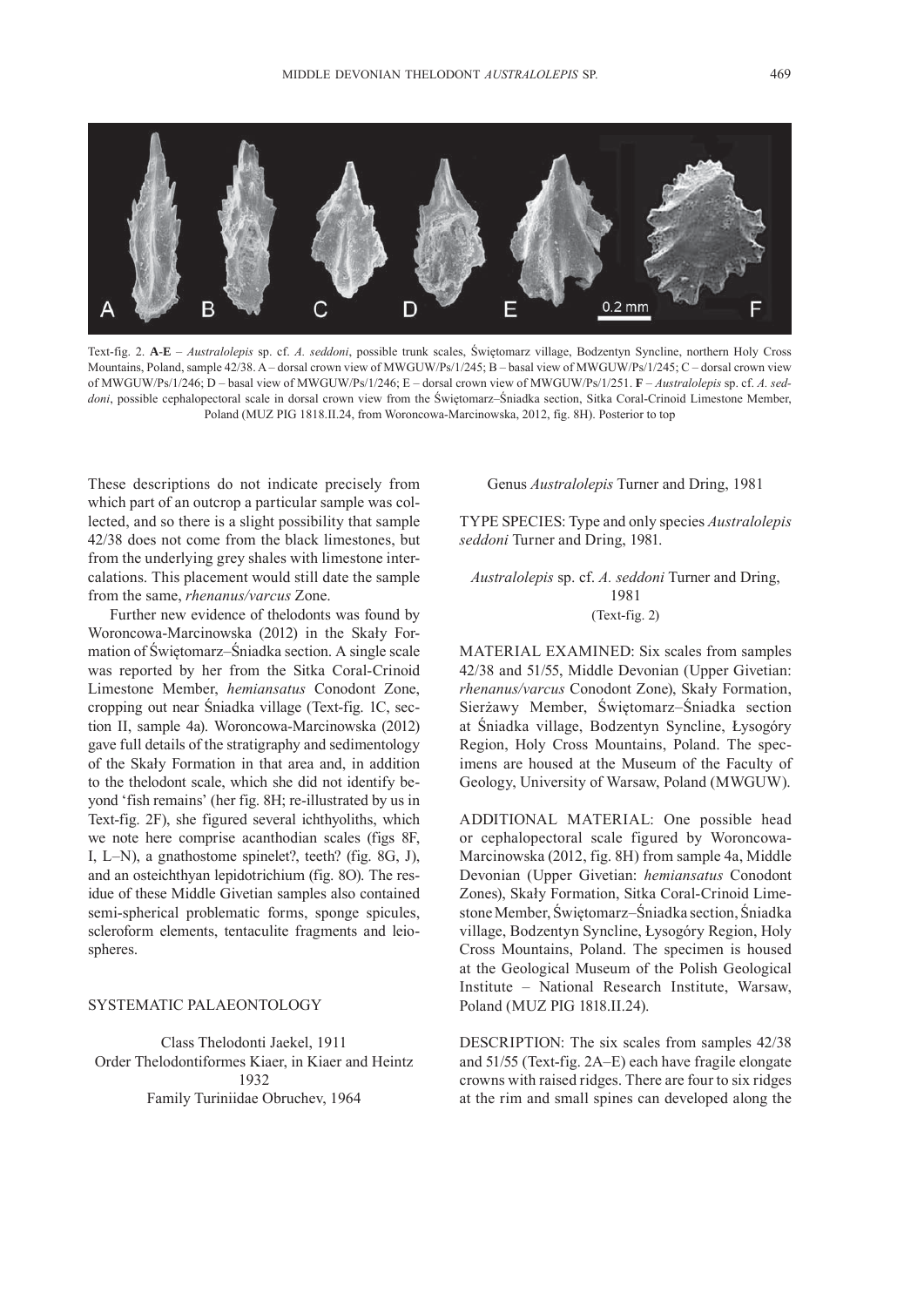lateral ridges. One scale has some six spinelets on the lateral rim (Text-fig. 2A). Spinelets can also be found on the underside of the posterior crown (Textfig. 2B); all crowns end in a long posterior point. The crown-base interface is very shallow and narrow in all (e.g. Text-fig. 2A, B, D). The scale from sample 4a (Text-fig. 2F) has a thin crown that rises to a high point towards the posterior with around 15–20 ridges, some bi- or trifurcated at the rim.

The bases are thin, which can have many small tuberosities (e.g. Text-fig. 2A, B). All have open pulp cavities. The basal view of the scale from sample 4a has not been seen but appears to be an open pulp cavity.

There are no details of histology as there are too few scales. However, the general thinness of the crowns and wide-open pulp cavities (Text-fig. 2B, D) and the thin bases with tuberose thickenings concur with the turiniid type seen in the genus *Australolepis*.

REMARKS: For now, we are comparing the Polish scales to those of the type species, particularly the scale figured by Woroncowa-Marcinowska (2012; Text-fig. 2F).

DISCUSSION: Based on the fragile elongate crowns with spinelets and thin bases with small tuberosities, the few thelodont scales so far discovered in the Holy Cross Mountains are referred to the genus *Australolepis* Turner and Dring, 1981 and probably represent trunk scales, as seen in most thelodonts (Märss *et al*. 2007) and those in the type and other *A. seddoni* scales (e.g., Trinajstic 2001). One of the scales (Text-fig. 2A, B) is more elongate and spiny than those of the late Givetian to Frasnian type species *A. seddoni* and in general they have more crown ridges and so a new species is possible but more material is needed to see the variation. Alternatively, this spinose form might be a special scale related for instance to the leading edge of fins (Märss *et al*. 2007). The spiny Polish scales resemble one referred to *Australolepis seddoni* from Horse Spring, Western Australia from the later Frasnian (Roelofs *et al*. 2015, text-fig. 3A). A recent study by Ferrón and Botella (2017) looked at the relationship between thelodont squamation and palaeoecology and in general spinyness in scales was considered an attribute to muddy or rocky substrates.

The genus *Australolepis* was first found from several beds of the Gneudna Formation in the Carnarvon Range of mid-west Western Australia, when it was given a span of late Givetian to early Frasnian (Turner and Dring 1981). When first Dring sent scales collected during his thesis work, ST thought they were all immature scales, i.e. they all had wide open concave pulp cavities with extremely thin bases and almost no neck; this became a main character of the genus and may well relate to the paedomorphic nature of these scales, retaining the first stage of morphogenesis in their bases.

Later detailed work on *Australolepis seddoni* revealed the scale variation and extent to Iran (Trinajstic 2001; Turner 1997; Turner *et al*. 2002). As in Poland, only rare *Australolepis* scales have so far been discovered in Iran, in the Late Devonian (early Frasnian: Middle *falsiovalis*–*hassi* Conodont zones) mixed carbonate–siliciclastic succession exposed in the Chariseh section, Kaftari Mountains, north-east of Esfahan and Sanadaj Sirjan (Turner *et al*. 2002; Hairapetian *et al*. 2015).

Recent work in the Canning Basin has further widened the stratigraphic and geographic distribution of *Australolepis seddoni* in Australia (e.g. Trinajstic and George 2009; Chow *et al*. 2013; Trinajstic *et al*. 2014; Roelofs *et al*. 2015, see their text-fig. 1 for localities). *Australolepis* is now known to extend its range into the later Devonian in Western Australia and Iran (Hairapetian *et al*. 2015, 2016).

Rare *Australolepis*-like scales also occur with *Jesslepis* in the Givetian Papilio Formation (*varcus– hermanni* Conodont zones) of the Broken River 'embayment' or terrane, northern Queensland (Turner 1997; Turner *et al*. 2000). A detailed search in all potential Givetian to Famennian limestones around the Paleotethyan shoreline is now necessary to confirm more regarding the taxonomy.

As yet, however, there are no known articulated remains of turiniid thelodonts from Gondwana and so as yet it is difficult to judge the range of variation. For this reason, we leave the Polish scales as an undetermined species of *Australolepis*.

PALAEOGEOGRAPHIC SIGNIFICANCE: The Polish *Australolepis* scales are found in limestones with associated marine fauna such as sponges, tentaculites, conodonts, acanthodians, and osteichthyans and this supports the known palaeoenvironmental setting of other *Australolepis* scales from continental shelf locales. Liszkowski and Racki (1993) pointed the similar presence of microvertebrates in offshore. open shelf carbonate (peri-reef) settings. They (Liszkowski and Racki 1993) also noted a large mid-Givetian deepening pulse (base of T-R Cycle lIa) that probably resulted in colonization of the Holy Cross Mountains carbonate banks by diverse benthic communities. There are strong cosmopoli-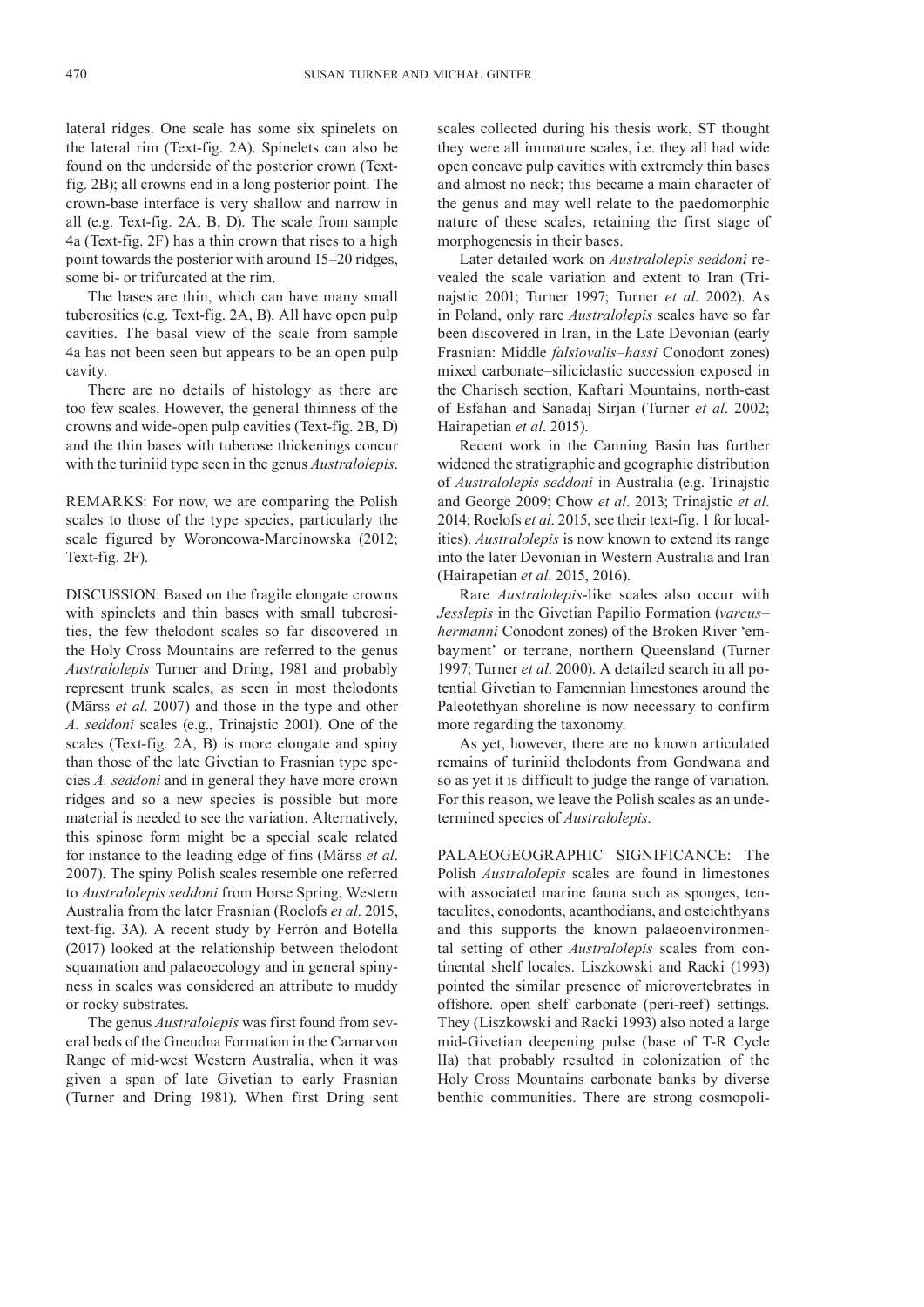

Text-fig. 3. General palaeogeographic setting for *Australolepis* distribution in the Gondwana–Laurussian shorelines of Palaeotethys during the mid- to Late Devonian. Asterisk – Holy Cross Mountains, Poland; circle – Chariseh and Hodjedk, Iran; cross – type locality of *A. seddoni* Carnarvon Range, Western Australia; diamond – Canning Basin, Western Australia. The map shows the situation of continents in the Famennian (base map after Golonka 2007, modified by Lebedev and Zakharenko 2010) and the "Thelodont Realm" *sensu* Hairapetian *et al.* (2015)

tan ranges for many chondrichthyans and gnathostomes around Palaeotethys at this time (e.g. Burrow *et al*. 2010; Klug *et al*. 2010; Young *et al*. 2010) and new thelodont occurrences in Morocco, Turkey and Pakistan (Turner 2017). This Givetian event would also have allowed expansion of the thelodont range, as seen in other taxa such as *Neoturinia* (e.g. Turner 1997; Hairapetian *et al*. 2016). Interestingly, as the Polish example is the oldest record of the genus, we need to determine if *Australolepis* occurs elsewhere at this time in Laurussian terranes or whether it appears first in Gondwana.

From their now wider-known distribution it seems that these turiniid thelodonts were inhabiting and crossing or at least moving around the Palaeotethyan waterway. They have now been found in peri-Gondwanan Poland, in a region that is close to the northern shore of Palaeotethys, in Iran, along the southern NG shoreline, and in the Carnarvon and Canning basins of Western Australia in EG (Text-fig. 3). This area constitutes what Hairapetian *et al*. (2015) termed the later Devonian 'Thelodont Realm', from where we might expect further new evidence of thelodont diversification before their final demise in the later Famennian (Hairapetian *et al*. 2016).

We provide here a general palaeogeographic setting showing *Australolepis* distribution during the mid- to late Devonian (Text-fig. 3).

#### **CONCLUSION**

This is the first record of a mid-Devonian thelodont from Poland and the first, and earliest, of *Australolepis* scales within current European borders from an area that might have been close to the northern NG shoreline, where other younger records of *Australolepis* are known. There are now *Australolepis* species known from three main regions: EG (Western Australia) where they were first found; the NG southern shoreline (localities in central Iran); and the material described here from the Łysogóry Region (Skały), Holy Cross Mountains (presumed Palaeotethys northwestern shoreline). The Polish *Australolepis* sp. cf. *A. seddoni* indicates that the Holy Cross Mountains should be included within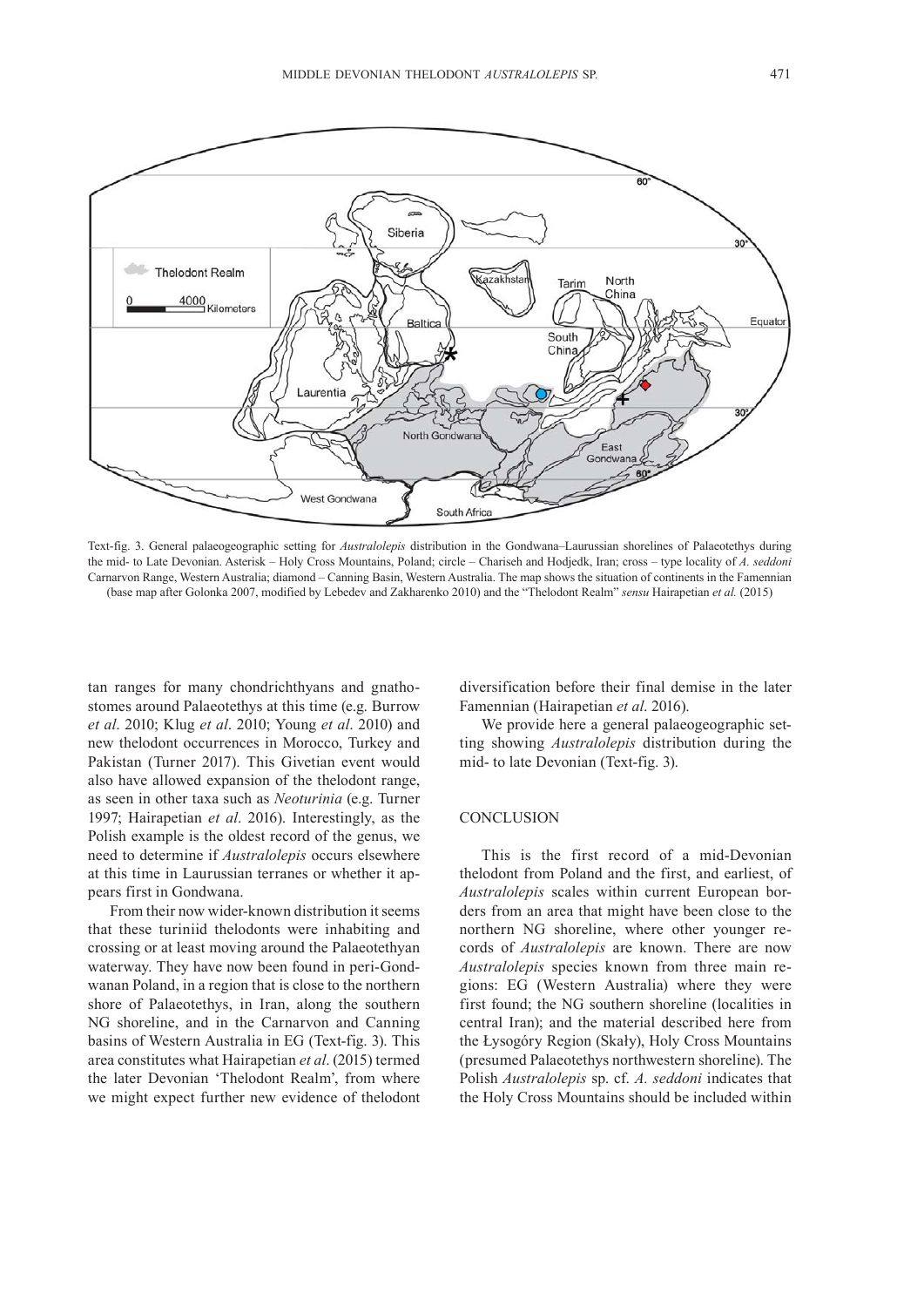Hairapetian *et al*.'s (2015) Late Devonian Thelodont Realm and thus far extends the temporal range of the genus further back in time.

The find extends the geographic range of *Australolepis* from East Gondwana (western Australia) and the northern Gondwana shoreline (in Iran) further around Palaeotethys (Text-fig. 3). Consideration of this general palaeogeography indicates that a more determined search for thelodont scales is needed in these respective regions, especially in Poland.

#### **Acknowledgements**

We thank Professor M. Szulczewski for presenting the first scales to one of us (MG) and Dr A. Halamski for his help in localising the outcrops. ST thanks the Queensland Museum for basic facilities and the organisers of 14<sup>th</sup> Early/Lower Vertebrates Symposium for their hospitality and financial support during the conference. MG's contribution was financed from the National Centre of Science (NCN) grant 2016/23/B/ ST10/03262. We thank reviewers Henning Blom and Vachik Hairapetian for their most helpful comments.

### REFERENCES

- Bremer, O., Niedźwiedzki, G., Blom, H., Dec, M. and Kozłowski, W. 2017a. The first vertebrate microremains from the upper Silurian of the Holy Cross Mountains, Poland. In: Ginter, M. (Ed.), 14<sup>th</sup> International Symposium on Early and Lower Vertebrates, Chęciny, Poland, 3–8.07.2017. *Ichthyolith Issues Special Publication*, **13**, 24.
- Bremer, O., Niedźwiedzki, G., Blom, H., Dec, M. and Kozłowski, W. 2017b. Vertebrate microremains from the upper Silurian Winnica Formation of the Holy Cross Mountains, Poland. *Geological Magazine*, 1–19. doi: 10.1017/ S0016756817000681
- Bultynck, P. 2003. Devonian Icriodontidae: biostratigraphy, classification and remarks on paleoecology and dispersal. *Revista Española de Micropaleontologia*, **35**, 295–314.
- Burrow, C.J., Turner, S. and Young, G.C. 2010. Middle Palaeozoic microvertebrate assemblages and biogeography of East Gondwana (Australasia, Antarctica). *Palaeoworld*, **19**, 37–54.
- Chow, N., George, A.D., Trinajstic, K.M. and Chen, Z. 2013. Stratal architecture and platform evolution of an early Frasnian syn-tectonic carbonate platform, Canning Basin, Australia. *Sedimentology*, **38**, 1–38.
- Ferrón, H.G. and Botella, H. 2017. Squamation and ecology of thelodonts. *PloS ONE*, **12**, e0172781.
- Ginter, M. 1994. Ichtiolity dewońskie z Polski i Uralu oraz ich

znaczenie stratygraficzne, 134 p. Unpublished PhD Thesis, University of Warsaw; Warsaw.

- Golonka, J. 2007. Phanerozoic paleoenvironment and paleolithofacies maps. Late Paleozoic. *Geologia*, **33**, 145–209.
- Hairapetian, V., Roelofs, B., Trinajstic, K. and Turner, S. 2015. Famennian survivor turiniid thelodonts of North and East Gondwana. In: Koenigshof, P. (Ed.), Devonian Change: Case studies in Palaegeography and Palaeoecology. *Geological Society of London Special Publication*, **423**, 273–289.
- Hairapetian, V., Blom, H. and Turner, S. 2016. Early Frasnian thelodont scales from central Iran and their implications for turiniid taxonomy, and their implications for turiniid taxonomy, systematics and distribution. *Journal of Vertebrate Paleontology*, **36** (3), e 1100632 (17 p.).
- Halstead, L.B. and Turner, S. 1970. Thelodonts from Erratic 0.410. *Proceedings of the Geological Society, London*, **1660**, 335–340.
- Kiaer, J. and Heintz, A. 1932. New coelolepids from Upper Silurian on Oesel (Esthonia). *Eesti Loodusteaduste Arhiiv 1*, **10**, 1–8.
- Kłossowski, J. 1976. Sedymentacja i stratygrafia konodontowa dewonu okolic Świętomarza i Śniadki w Górach Świętokrzyskich, 128 p. Unpublished MSc Thesis, University of Warsaw; Warsaw.
- Kłossowski, J. 1985. Sedymentacja środkowego dewonu w regionie łysogórskim (profil Świętomarz–Śniadka). *Przegląd Geologiczny*, **33**, 264–267.
- Klug, C., Kröger, B., Kiessling, W., Mullins, G.L., Servais, T., Frýda, J., Korn, D. and Turner, S. 2010. The Devonian nekton revolution. *Lethaia*, **43**, 465–477.
- Lebedev, O.A. and Zakharenko, G.V. 2010. Global vertebratebased palaeozoogeographical subdivision for the Givetian– Famennian (Middle–Late Devonian): Endemism-cosmopolitanism spectrum as an indicator of interprovincial faunal exchanges. *Palaeoworld*, **19**, 186–205.
- Liao, J.-C. and Valenzuela-Ríos, J.I. 2008. Givetian and early Frasnian conodonts from the Compte section (Middle– Upper Devonian, Spanish Central Pyrenees). *Geological Quarterly*, **52**, 1–18.
- Liszkowski, J. and Racki, G. 1993. Ichthyoliths and deepening events in the Devonian carbonate platform of the Holy Cross Mountains. *Acta Palaeontologica Polonica*, **37**, 407–426.
- Märss, T. 1997. Vertebrates of the Pridoli and Silurian–Devonian Boundary beds in Europe. *Modern Geology*, **21**, 17–41.
- Märss, T., Turner, S. and Karatajūtė-Talimaa, V. 2007. Agnatha II. Thelodonti. In: Schultze, H-P. (Ed.), Handbook of Paleoichthyology, Volume 1B, pp. 1–143. Verlag Dr Friedrich Pfeil; Munich.
- Obruchev, D.V. 1964. Agnatha, pisces. In: Orlov, Yu.A. (Ed.), Fundamentals of Palaeontology, vol. 11, pp. 1–522. Nauka; Moscow. [In Russian]